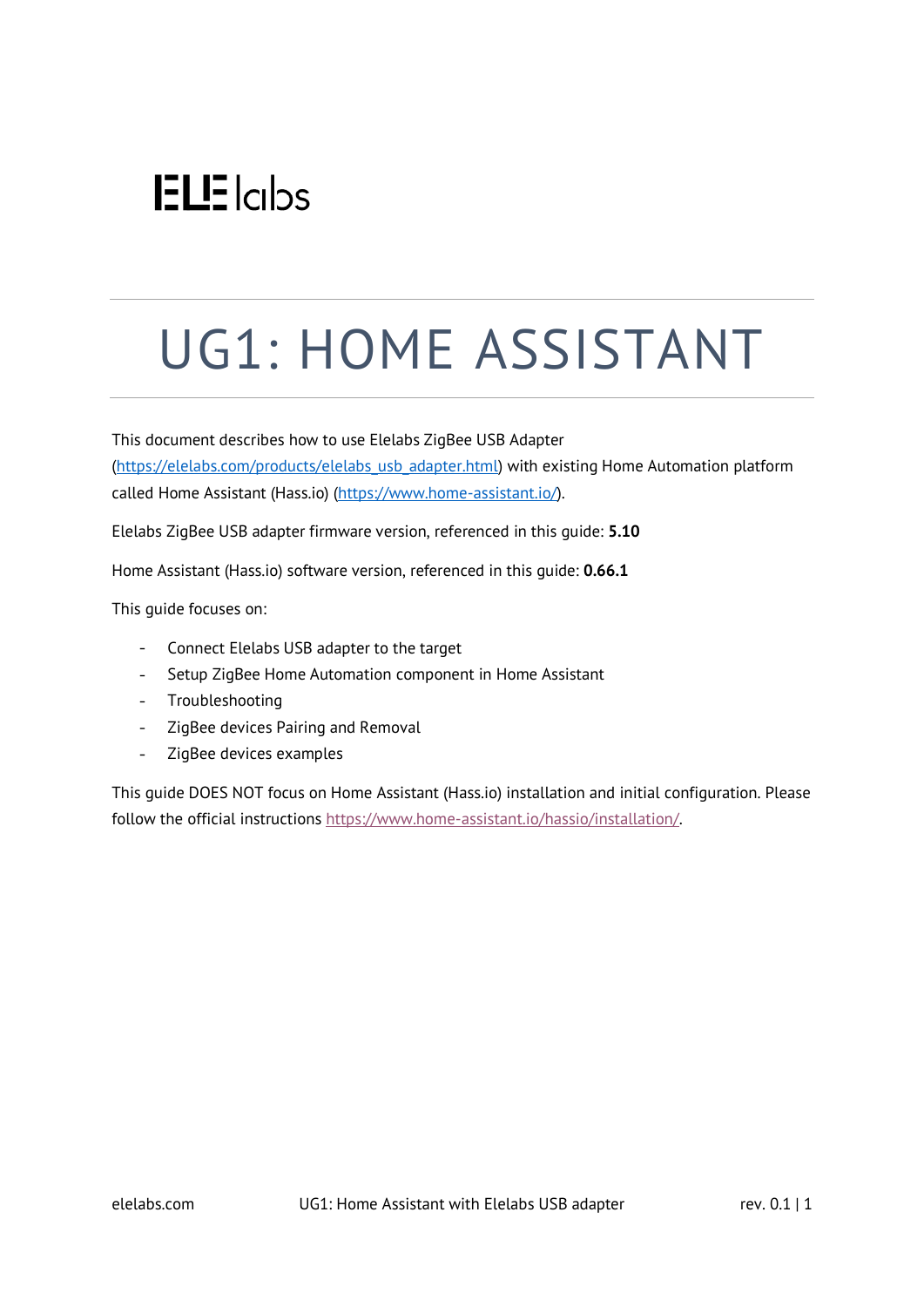### **Table of Contents**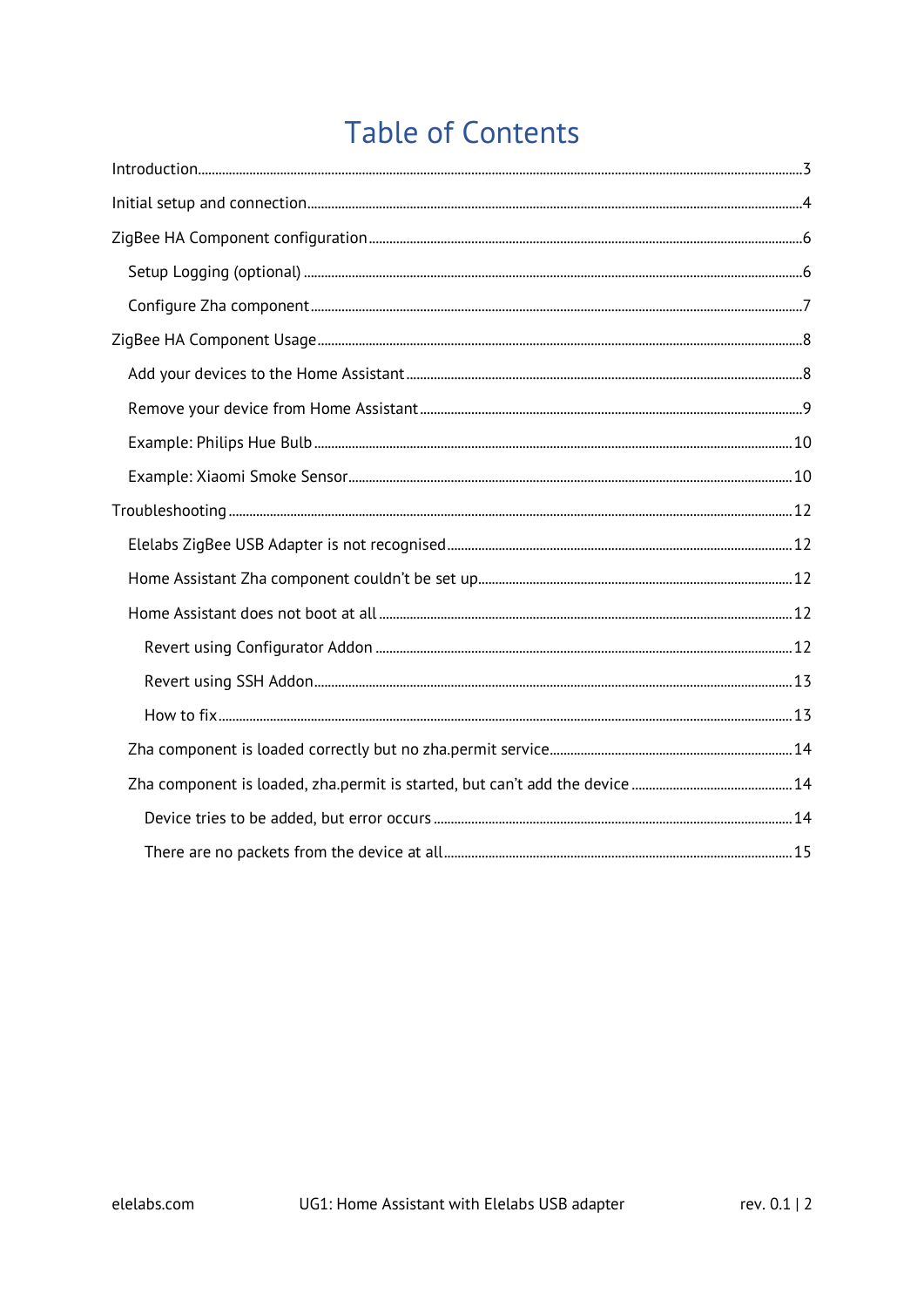### Introduction

<span id="page-2-0"></span>Elelabs ZigBee USB adapter can be used in 2 options with Home Assistant:

With a generic Linux machine, with Home Assistant installed



With a Raspberry Pi (any other single board computer) with Home Assistant installed

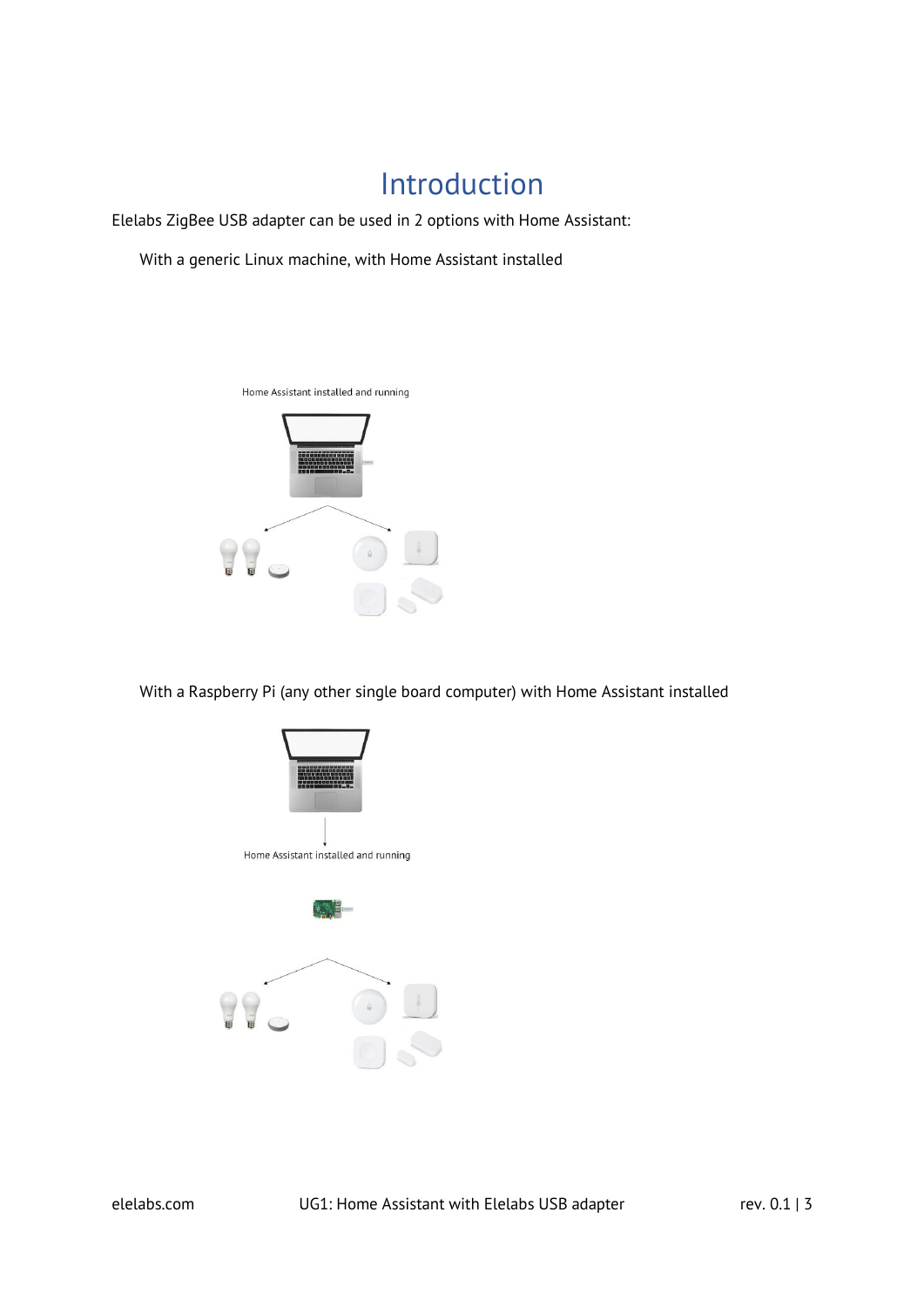### Initial setup and connection

<span id="page-3-0"></span>This guide does not cover Home Assistant (Hass.io) installation. We assume, that you can access Home Assistant Web Interface using your browser.

It's highly recommended to have SSH Server and Configurator addons installed, at least during the ZigBee setup phase. To install them just follow the Hass.io installation guide [\(https://www.home](https://www.home-assistant.io/hassio/installation/)[assistant.io/hassio/installation/\)](https://www.home-assistant.io/hassio/installation/).



Once Home Assistant is ready, please SSH into the machine using any tool available to you.

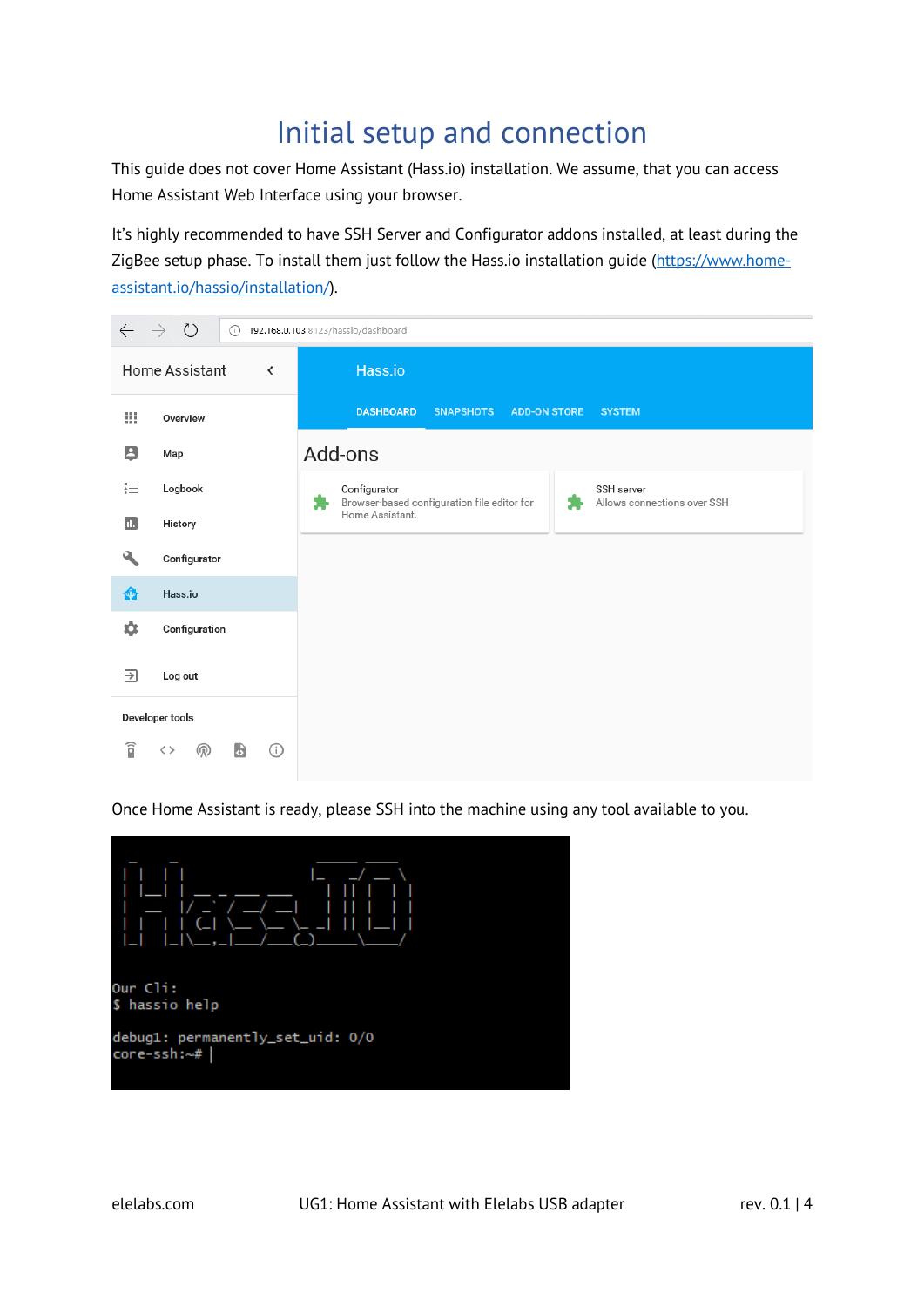Then insert the Elelabs ZigBee USB adapter into your Host machine and confirm that it's visible to Home Assistant by running the following command:

hassio host hardware

This should give the following output:

| core-ssh:~# hassio host hardware  |
|-----------------------------------|
| {                                 |
| "result": "ok",                   |
| "data": {                         |
| "serial": [                       |
| "/dev/ttyUSBO",                   |
| "/dev/ttyAMA0"                    |
| ı,                                |
| "input": $[]$ ,                   |
| "disk": $[]$ ,                    |
| "gpio": [                         |
| "gpiochip0",                      |
| "gpiochip100"                     |
|                                   |
| ı,                                |
| "audio": {                        |
| $"0":$ {                          |
| "name": "bcm2835 - bcm2835 ALSA", |
| "type": "ALSA",                   |
| "devices": {                      |
| "O": "digital audio playback",    |
| "1": "digital audio playback"     |
| ł                                 |
| }                                 |
| }                                 |
| ŀ                                 |
|                                   |
| core-ssh:~#                       |
|                                   |

Here you can see 2 serial ports:

- /dev/ttyAMA0 (which is the UART port of the Raspberry Pi)
- /dev/ttyUSB0 (which is the Elelabs ZigBee USB Adapter)

If any of these steps failed, please check out the Troubleshooting section of this document.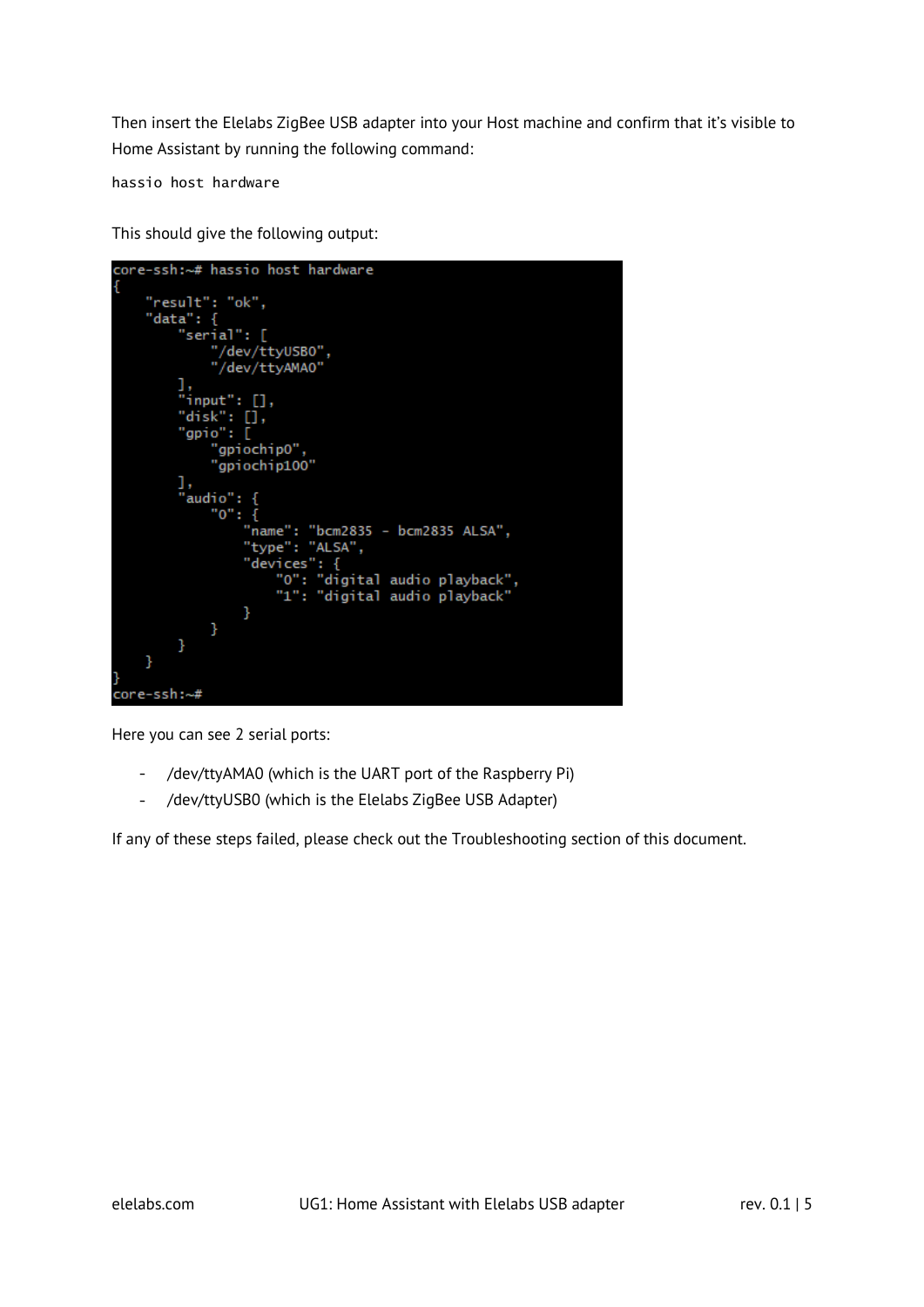### ZigBee HA Component configuration

<span id="page-5-0"></span>To work with Elelabs ZigBee USB Adapter from Home Assistant we are using ZigBee Home Automation Component [\(https://www.home-assistant.io/components/zha/\)](https://www.home-assistant.io/components/zha/). It comes preinstalled into Hass.io so we only need to configure it properly to get it working.

### Setup Logging (optional)

<span id="page-5-1"></span>To spot any potential issues it's good practice to enable logging, at least during the setup and installation period. To do it, just add the following lines to the configuration file **/config/configuration.yaml**:

```
logger:
   default: warn
   logs:
     homeassistant.components.zha: debug
     bellows.ezsp: debug
     bellows.uart: debug
     zigpy.zdo: debug
     zigpy.application: debug
```

|    | Home Assistant<br>≺           | Configurator                                                                                                                                                                                                                                                       |
|----|-------------------------------|--------------------------------------------------------------------------------------------------------------------------------------------------------------------------------------------------------------------------------------------------------------------|
| 排  | Overview                      | ٠                                                                                                                                                                                                                                                                  |
| В  | Map                           | <b>Trigger platforms</b><br>/config/configuration.yaml                                                                                                                                                                                                             |
| 拦  | Logbook                       | Select trigger platform<br>۷<br>$36 - update: -$                                                                                                                                                                                                                   |
| п. | History                       | # Optional, allows Home Assistant developers to focus on<br>37<br>38<br>- # include_used_components: true-<br>Events<br>39                                                                                                                                         |
|    | Configurator                  | # Discover some devices automatically<br>40<br>$\star$<br>۷<br>41<br>discovery:-<br>42                                                                                                                                                                             |
|    |                               | 43<br># Allows you to issue voice commands from the frontend in<br>44<br><b>Entities</b><br>conversation:-                                                                                                                                                         |
| 49 | Hass.io                       | 45<br>Sun (sun.sun)<br>46<br># Enables support for tracking state changes over time<br>۷<br>47<br>history:-                                                                                                                                                        |
| n  | Configuration                 | 48<br>49<br>#View all events in a logbook-<br>Conditions<br>50<br>logbook:<br>51                                                                                                                                                                                   |
| Э  | Log out                       | Select condition<br>۷<br>52<br># Enables a map showing the location of tracked devices-<br>53<br>map:<br>54                                                                                                                                                        |
|    |                               | 55<br># Track the sun-<br>Services<br>56<br>sum:                                                                                                                                                                                                                   |
|    | Developer tools               | 57<br>automation.reload<br>۷<br>58<br># Weather prediction<br>59 * sensor:-                                                                                                                                                                                        |
| î  | <b>a</b><br>(i)<br>く><br>(ගු) | 60<br>---- platform: yr-<br>61                                                                                                                                                                                                                                     |
|    |                               | # Text to speech-<br>62<br>$63$ $+$ tts:-                                                                                                                                                                                                                          |
|    |                               | 64<br>platform: google-<br>65                                                                                                                                                                                                                                      |
|    |                               | $66$ # $Cloud-$<br>$67$ $cloud:~$                                                                                                                                                                                                                                  |
|    |                               | 68<br>69 group: linclude groups.yaml                                                                                                                                                                                                                               |
|    |                               | 70 automation: linclude automations.yaml-<br>71 script: linclude scripts.yaml                                                                                                                                                                                      |
|    |                               | 72                                                                                                                                                                                                                                                                 |
|    |                               | 73 - panel_iframe:-<br>74 v configurator:                                                                                                                                                                                                                          |
|    |                               | title: Configurator-<br>75<br>$\cdots$ icon: $mdi:$ wrench-<br>76                                                                                                                                                                                                  |
|    |                               | 77<br>ur1: http://192.168.0.103:3218                                                                                                                                                                                                                               |
|    |                               | 78<br><b>Contractor</b><br>$79 - \loggen: -$                                                                                                                                                                                                                       |
|    |                               | 80<br>default: warn                                                                                                                                                                                                                                                |
|    |                               | $81 - logs$ :<br>82 homeassistant.components.zha: debug                                                                                                                                                                                                            |
|    |                               | bellows.ezsp: debug<br>83                                                                                                                                                                                                                                          |
|    |                               | bellows.uart: debug-<br>84<br>85<br>contract to the state of the state of the state of the state of the state of the state of the state of the state of the state of the state of the state of the state of the state of the state of the state of the state of th |
|    |                               | 86<br>zigpy.application: debug<br>87                                                                                                                                                                                                                               |

elelabs.com UG1: Home Assistant with Elelabs USB adapter rev. 0.1 | 6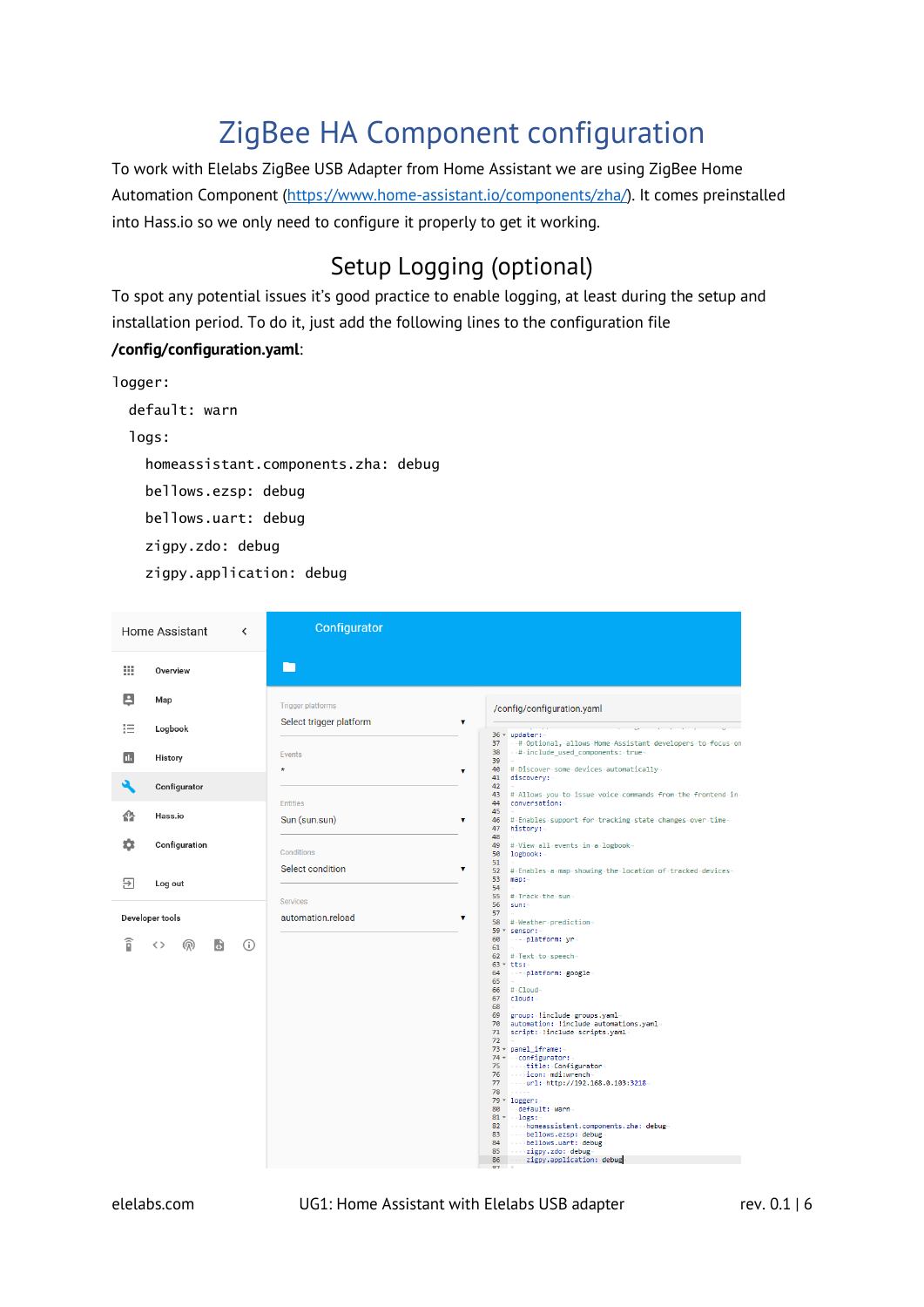Then you can enter the following command in the SSH console to see the log output (do not forget to reload Hass.io after each modification of configuration file).

hassio homeassistant logs

### Configure Zha component

<span id="page-6-0"></span>To setup ZigBee Home Automation component to work properly with Elelabs ZigBee USB Adapter we need to add the following lines in the Configurator Interface to **/config/configuration.yaml**:

zha:

 usb\_path: /dev/ttyUSB0 database\_path: zigbee.db baudrate: 57600

|    | Home Assistant<br>$\overline{\phantom{a}}$ | Configurator                                                                                                                                                                                                                                                                                                                                                                                                                                                                                                                                                                                                                           |
|----|--------------------------------------------|----------------------------------------------------------------------------------------------------------------------------------------------------------------------------------------------------------------------------------------------------------------------------------------------------------------------------------------------------------------------------------------------------------------------------------------------------------------------------------------------------------------------------------------------------------------------------------------------------------------------------------------|
| 罬  | Overview                                   | ᄗ                                                                                                                                                                                                                                                                                                                                                                                                                                                                                                                                                                                                                                      |
| 8  | Map                                        | <b>Trigger platforms</b><br>/config/configuration.yaml                                                                                                                                                                                                                                                                                                                                                                                                                                                                                                                                                                                 |
| 拒  | Logbook                                    | Select trigger platform<br>۷<br>31 - # Checks for available updates                                                                                                                                                                                                                                                                                                                                                                                                                                                                                                                                                                    |
| п. | History                                    | 32 # Note: This component will send some information about your system to<br>33 # the developers to assist with development of Home Assistant.<br>Events<br>34 # For more information, please see:<br>35 # https://home-assistant.io/blog/2016/10/25/explaining-the-updater/-<br>$\star$<br>v                                                                                                                                                                                                                                                                                                                                          |
|    | Configurator                               | 36 * updater:<br># Optional, allows Home Assistant developers to focus on popular components.<br>37<br>38<br># include_used_components: true-<br><b>Entities</b><br>39                                                                                                                                                                                                                                                                                                                                                                                                                                                                 |
| ⋒  | Hass.io                                    | 40 # Discover some devices automatically<br>Sun (sun.sun)<br>۷<br>41<br>discovery:                                                                                                                                                                                                                                                                                                                                                                                                                                                                                                                                                     |
| o  | Configuration                              | 42<br>43<br># Allows you to issue voice commands from the frontend in enabled browsers-<br>conversation:<br>44<br>Conditions<br>45<br>46                                                                                                                                                                                                                                                                                                                                                                                                                                                                                               |
| Э  | Log out                                    | # Enables support for tracking state changes over time<br>Select condition<br>v<br>47<br>history:-<br>48<br># View all events in a logbook-<br>49<br>50<br>logbook:-                                                                                                                                                                                                                                                                                                                                                                                                                                                                   |
|    | Developer tools                            | <b>Services</b><br>51<br># Enables a map showing the location of tracked devices<br>52<br>automation.reload<br>۷<br>53<br>map:                                                                                                                                                                                                                                                                                                                                                                                                                                                                                                         |
| î  | ⋒<br>⋒<br>मे<br>くゝ                         | 54<br>55<br># Track the sun-<br>56<br>sum:<br>57<br># Weather prediction-<br>58<br>59 * sensor:<br>60<br>--- platform: yr<br>61<br>62 # Text to speech-<br>$63 - tts:$<br>- - platform: google<br>64<br>65<br>$66$ # $Cloud$<br>$67$ $cloud:$<br>68<br>69 group: linclude groups.yaml<br>70 automation: !include automations.yaml<br>71 script: linclude scripts.yaml<br>72<br>73 - panel_iframe:<br>74 - configurator:<br>75  title: Configurator<br>76 icon: mdi:wrench<br>77 url: http://192.168.0.103:3218<br>78<br>---<br>$79 - zha$ :<br>80<br>usb_path: /dev/ttyUSB0<br>81<br>database_path: zigbee.db<br>82<br>baudrate: 57600 |

Here */dev/ttyUSB0* is from the output of "*hassio host hardware*" command issued in the previous chapter. It might be different for your setup.

After the modification reload the Hass.io and the component would be added.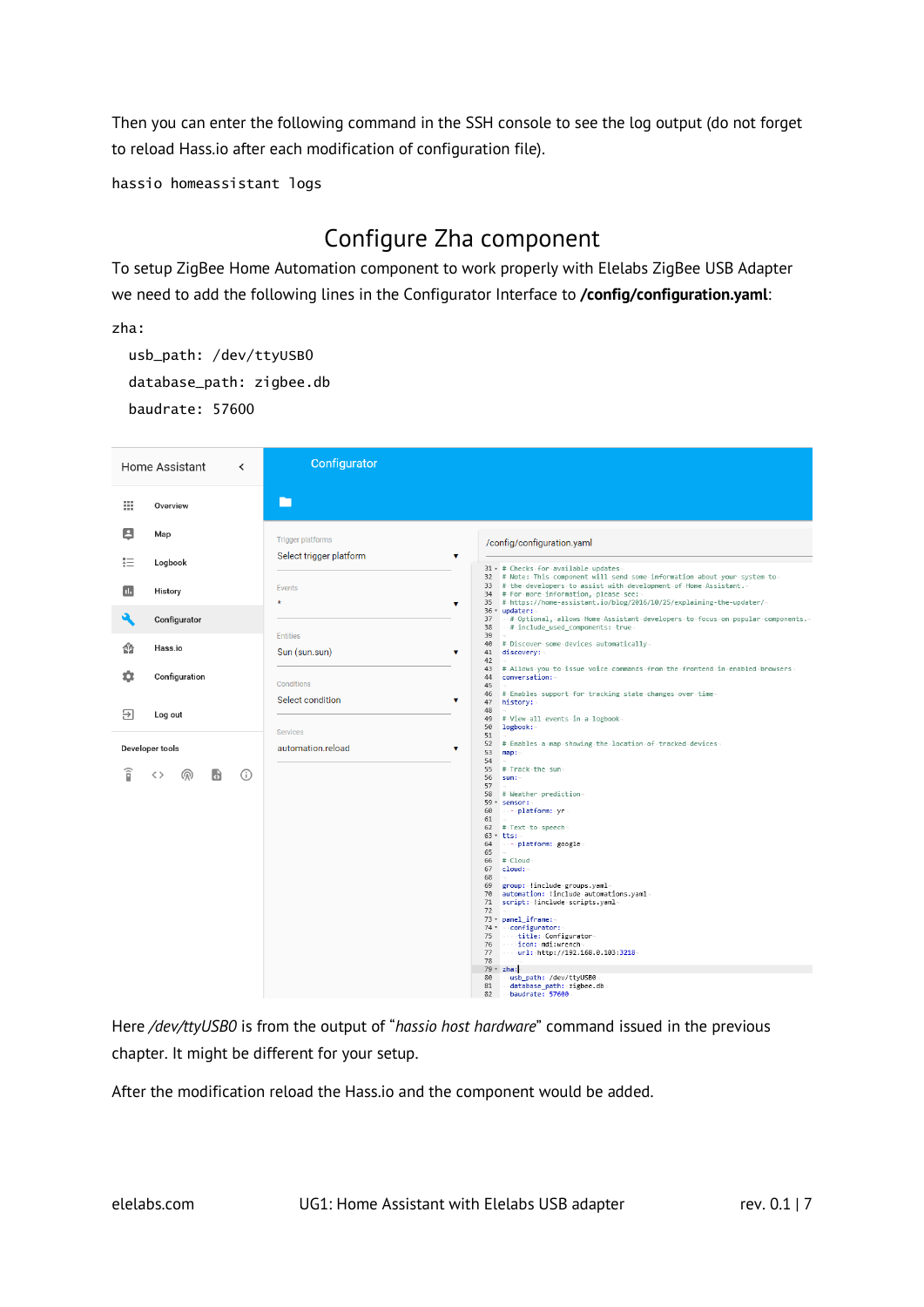### ZigBee HA Component Usage

<span id="page-7-0"></span>Once ZigBee Component is added and configured properly you can start to use it.

### Add your devices to the Home Assistant

<span id="page-7-1"></span>Open the Developers Tools and select *zha.permit* service.

|    | Home Assistant<br>≺ | <b>Services</b>                                                                                |
|----|---------------------|------------------------------------------------------------------------------------------------|
| 排  | Overview            | The service dev tool allows you to call any available service in Home Assistant.               |
| 8  | Map                 | Service                                                                                        |
| 挂  | Logbook             | zha.permit<br>$\times$                                                                         |
| Ш  | History             | Service Data (JSON, optional)                                                                  |
|    | Configurator        | <b>CALL SERVICE</b>                                                                            |
| 49 | Hass.io             | Allow nodes to join the ZigBee network.                                                        |
| ۰  | Configuration       | <b>Parameter Description</b><br><b>Example</b><br>duration Time to permit joins, in seconds 60 |
| ₽  | Log out             |                                                                                                |
|    | Developer tools     |                                                                                                |
| î  | G<br>⊙<br>൫         |                                                                                                |

When you will call it, you have 60 seconds to add the device. It's easier to track the process in the logs, like this:

|  |  | 2018-04-07 19:47:30 DEBUG (MainThread) [bellows.uart] Data frame: b'1152a157547f15f9de7e'               |
|--|--|---------------------------------------------------------------------------------------------------------|
|  |  | 2018-04-07 19:47:30 DEBUG (MainThread) [bellows.uart] Sending: b'82503a7e'                              |
|  |  | 2018-04-07 19:47:30 DEBUG (MainThread) [bellows.ezspl Application frame 85 (setPolicy) received         |
|  |  | 2018-04-07 19:47:30 DEBUG (MainThread) [bellows.ezsp] Send command getNodeId                            |
|  |  | 2018-04-07 19:47:30 DEBUG (MainThread) [bellows.uart] Sending: b'12532157540ded467e'                    |
|  |  | 2018-04-07 19:47:30 DEBUG (MainThread) [bellows.uart] Data frame: b'2253a157540d15b2a70f7e'             |
|  |  | 2018-04-07 19:47:30 DEBUG (MainThread) [bellows.uart] Sending: b'83401b7e'                              |
|  |  | 2018-04-07 19:47:30 DEBUG (MainThread) [bellows.ezsp] Application frame 39 (getNodeId) received         |
|  |  | 2018-04-07 19:47:30 DEBUG (MainThread) [bellows.ezsp] Send command getEui64                             |
|  |  | 2018-04-07 19:47:30 DEBUG (MainThread) [bellows.uart] Sending: b'23502157540c79997e'                    |
|  |  | 2018-04-07 19:47:30 DEBUG (MainThread) [bellows.uart] Data frame: b'3350a157540cd129e69e4a4aa755bb087e' |
|  |  | 2018-04-07 19:47:30 DEBUG (MainThread) [bellows.uart] Sending: b'8430fc7e'                              |
|  |  | 2018-04-07 19:47:30 DEBUG (MainThread) [bellows.ezsp] Application frame 38 (getEui64) received          |
|  |  | 2018-04-07 19:56:15 INFO (MainThread) [homeassistant.components.zha] Permitting joins for 60s           |
|  |  | 2018-04-07 19:56:15 DEBUG (MainThread) [bellows.ezsp] Send command permitJoining                        |
|  |  | 2018-04-07 19:56:15 DEBUG (MainThread) [bellows.uart] Sending: b'3451215754082964ae7e'                  |

During this period, you need to follow Device manual to put it in Association mode. Sometimes you just need to give it power.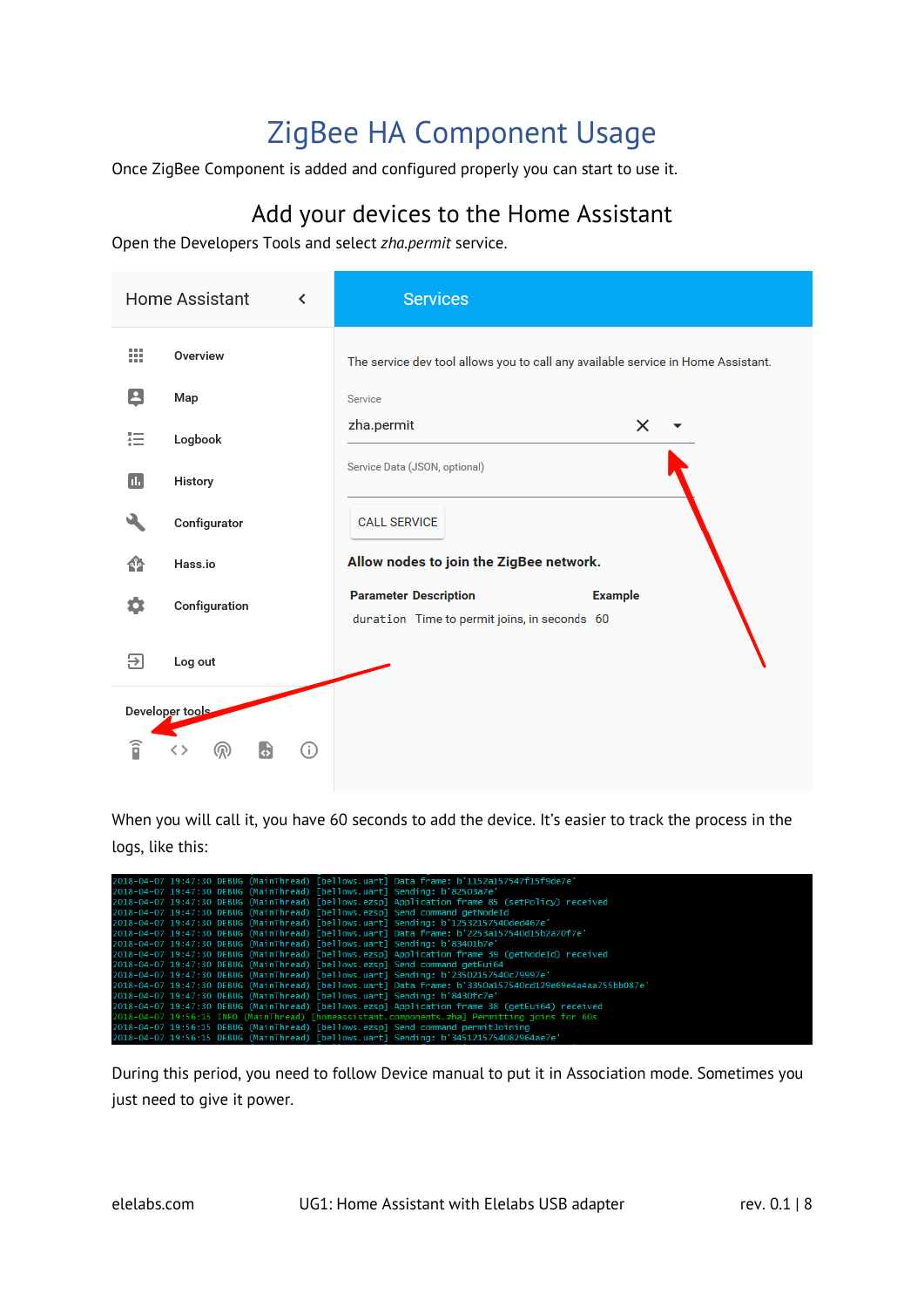If the device is found, you will be able to see it in the logs.



### Remove your device from Home Assistant

<span id="page-8-0"></span>Open the Developers Tools and select *zha.remove* service.

|                        | Home Assistant<br>≺            | <b>Services</b>                                                                                                                     |
|------------------------|--------------------------------|-------------------------------------------------------------------------------------------------------------------------------------|
| 排                      | Overview                       | The service dev tool allows you to call any available service in Home Assistant.                                                    |
| 8                      | Map                            | Service                                                                                                                             |
| 這                      | Logbook                        | zha.remove<br>$\times$                                                                                                              |
| œ                      | History                        | Service Data (JSON, optional)<br>{"ieee_address":"00:0d:6f:00:05:7d:2d:34"}                                                         |
|                        | Configurator                   | <b>CALL SERVICE</b>                                                                                                                 |
| ⋒                      | Hass.io                        | Remove a node from the ZigBee network.                                                                                              |
| ≎                      | Configuration                  | <b>Description</b><br><b>Example</b><br><b>Parameter</b><br>ieee_address IEEE address of the node to remove 00:0d:6f:00:05:7d:2d:34 |
| 9                      | Log out                        |                                                                                                                                     |
|                        | Developer tools                |                                                                                                                                     |
| $\widehat{\mathsf{n}}$ | (ග)<br>$\overline{G}$<br>( i ) |                                                                                                                                     |
|                        |                                |                                                                                                                                     |

Enter device IEEE address, which you could see in the logs during the inclusion process (another option is to download and investigate *ZigBee.db* file, which contains all the devices.

Once you call this service you can verify in the logs, that the device has left the network.

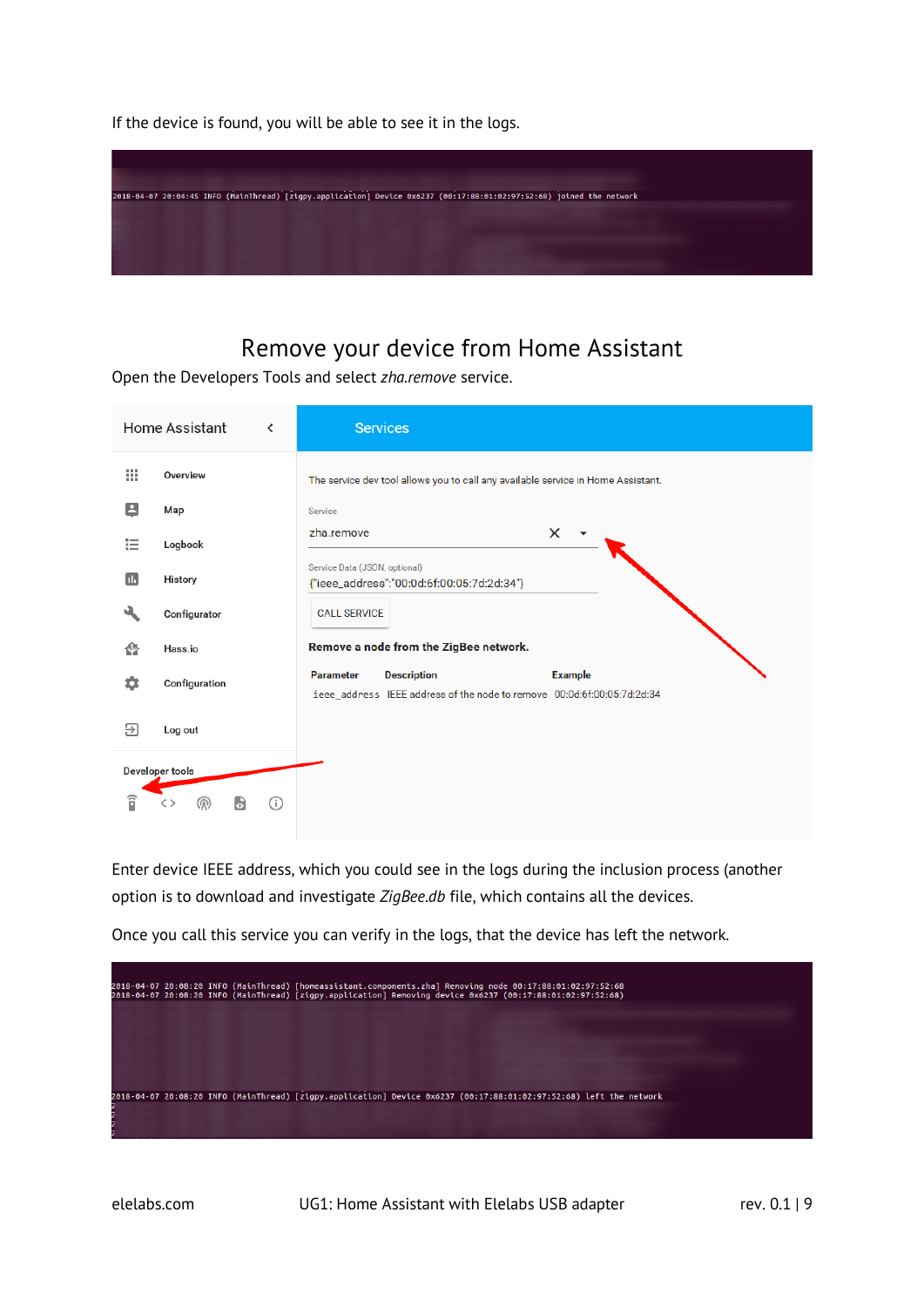### Example: Philips Hue Bulb

<span id="page-9-0"></span>This example is done with Hue White Single bulb E26 but is applicable to other products as well.



To control Philips Hue Light bulb using Home Assistant, one first needs to reset it.

Once it is reset, you can follow the regular process to Add it to the Home Assistant.

- Call permit service in the Developer Tools  $\omega_{\rm{max}}$
- Power ON the Lightbulb  $\sim$
- $\omega_{\rm{eff}}$ Confirm it's added to the Home Assistant

Now you can control it directly or use in the scenarios.

|                        | <b>Home Assistant</b>              | $\left\langle \right\rangle$ | Home |                   |                                         |                                |                                     |
|------------------------|------------------------------------|------------------------------|------|-------------------|-----------------------------------------|--------------------------------|-------------------------------------|
| 皿                      | Overview                           |                              |      |                   |                                         | $[\checkmark]$                 |                                     |
| $\blacksquare$         | <b>Map</b>                         |                              |      |                   |                                         | Sun yr Symbol LUMI<br>lumi.sen |                                     |
| 狂                      | Logbook                            |                              |      |                   | <b>Welcome Home!</b>                    |                                |                                     |
| $\blacksquare$         | <b>History</b>                     |                              |      |                   | Here are some resources to get started: |                                |                                     |
| $\mathbf{a}$           | Configurator                       |                              |      | $\times$          | Philips LWB014                          | ✿                              |                                     |
| 脅                      | Hass.io                            |                              |      | 9                 | Philips LWB014                          |                                |                                     |
| \$                     | Configuration                      |                              |      |                   | 12 seconds ago<br>off                   |                                | our config in<br>duction component. |
| 囝                      | Log out                            |                              |      |                   | 8:00 AM                                 | 8:00 PM                        |                                     |
|                        | <b>Developer tools</b>             |                              |      | <b>Brightness</b> |                                         |                                |                                     |
|                        |                                    |                              |      | Ò                 |                                         |                                |                                     |
| $\widehat{\mathsf{n}}$ | $\bullet$ 0<br>$\langle \ \rangle$ |                              |      |                   |                                         |                                |                                     |
|                        |                                    |                              |      |                   |                                         |                                |                                     |
|                        |                                    |                              |      |                   |                                         |                                |                                     |

### Example: Xiaomi Smoke Sensor

<span id="page-9-1"></span>This example is done with Xiaomi Mijia Honeywell Fire Alarm Detector but is applicable to other Xiaomi ZigBee products.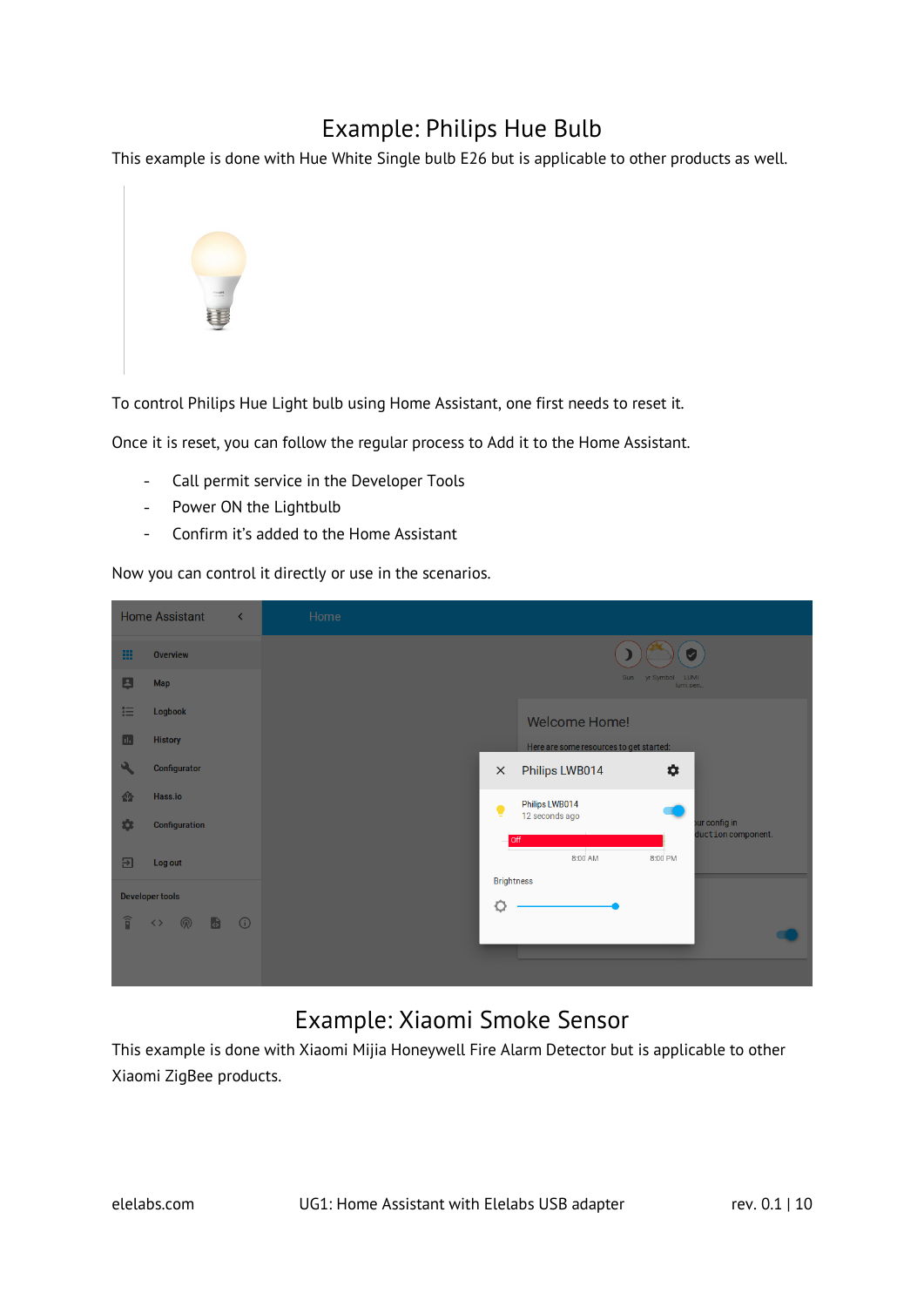

To use it in Home Assistant:

- Call permit service in the Developer Tools  $\omega$  .
- Press the button on the sensor promptly within 1second  $\omega_{\rm{max}}$
- Confirm it's added to the Home Assistant  $\equiv$

Once included, do the test Alarm. To do it – hold the button on the sensor until it starts alarming and then release it.

The sensor icon should appear in Home Assistant:

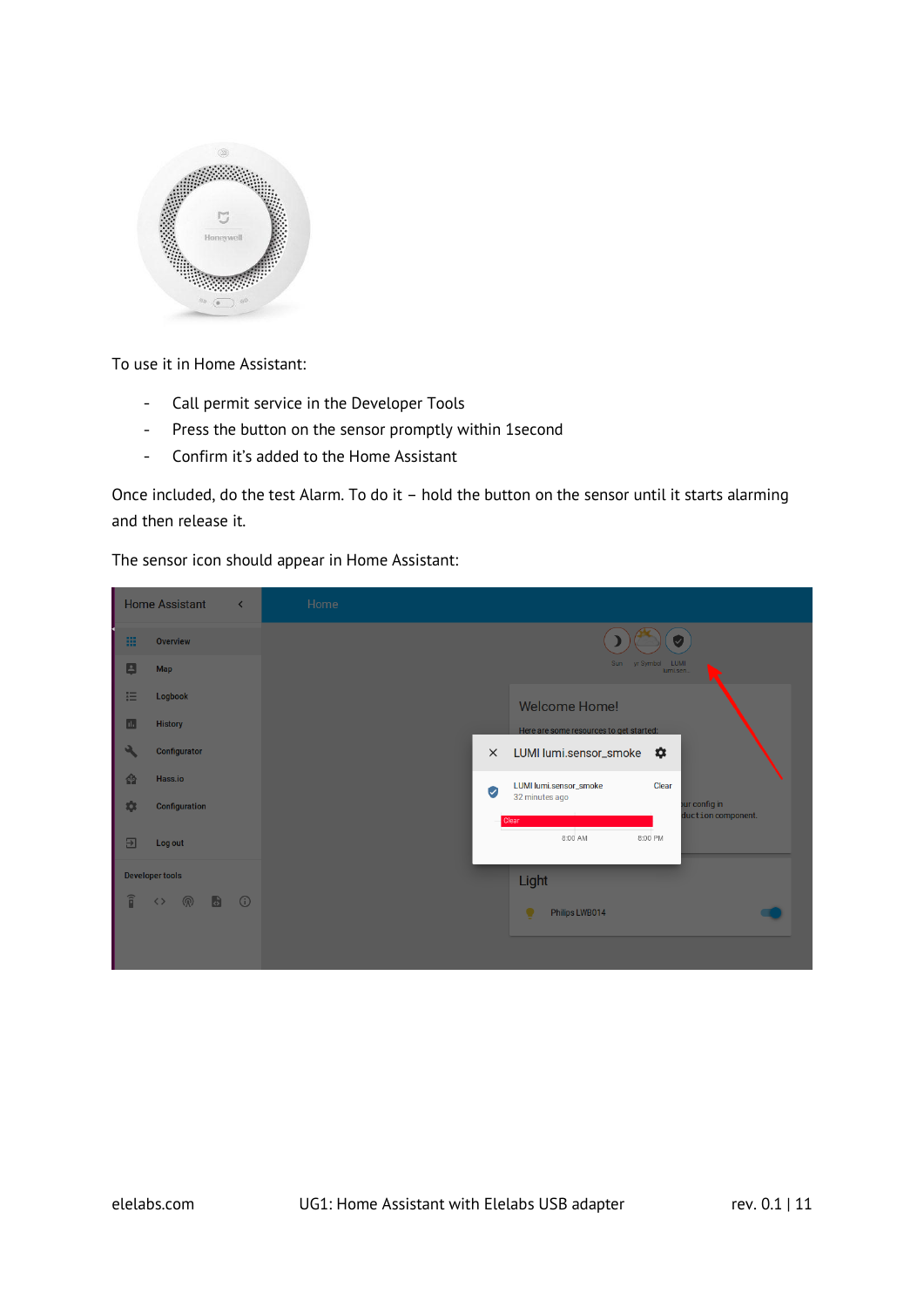### Troubleshooting

<span id="page-11-0"></span>If your issue is not described here or you need help resolving it, please contact support at **info@elelabs.com.**

### Elelabs ZigBee USB Adapter is not recognised

<span id="page-11-1"></span>If there is no proper output of *hassio host hardware* command and you can't spot the device, please try it first on your PC/laptop. If it is not recognised as well – the device is faulty and must be replaced.

### Home Assistant Zha component couldn't be set up

<span id="page-11-2"></span>If you have modified the *configuration.yaml* file and found issues after you have restarted the Hass.io, like:

| <b>Home Assistant</b>                               | $\overline{\phantom{a}}$ | Home                                                                            |
|-----------------------------------------------------|--------------------------|---------------------------------------------------------------------------------|
| 噩<br><b>Overview</b>                                |                          |                                                                                 |
| Β<br><b>Map</b>                                     |                          | Sun yr Symbol                                                                   |
| 拒<br><b>Logbook</b>                                 |                          | <b>Invalid Config</b>                                                           |
| Ш<br><b>History</b>                                 |                          | The following components and platforms could not be set up:                     |
| હ્ય<br>Configurator                                 |                          | $\bullet$ zha<br>Please check your config.                                      |
| Hass.io<br>⋒                                        |                          | <b>DISMISS</b>                                                                  |
| Configuration<br>o                                  |                          |                                                                                 |
| Э<br>Log out                                        |                          | <b>Welcome Home!</b>                                                            |
|                                                     |                          | Here are some resources to get started:<br>• Configuring Home Assistant         |
| <b>Developer tools</b><br>î<br>$\bullet$<br>இ<br>くゝ | $\odot$                  | · Available components<br>• Troubleshooting your configuration                  |
|                                                     |                          | • Getting help<br>To not see this card popup in the future, edit your config in |
|                                                     |                          | configuration.yaml and disable the introduction component.                      |
|                                                     |                          | <b>DISMISS</b>                                                                  |
|                                                     |                          |                                                                                 |
|                                                     |                          |                                                                                 |

This probably means you have set up the *usb\_path* part of the configuration wrong. Check it once again.

### Home Assistant does not boot at all

<span id="page-11-3"></span>If you have modified the *configuration.yaml* file and the Home Assistant does not boot at all after the restart, first DON'T PANIC.

### <span id="page-11-4"></span>Revert using Configurator Addon

Just open the Configurator Addon Web UI and comment the **zha** component configuration like this: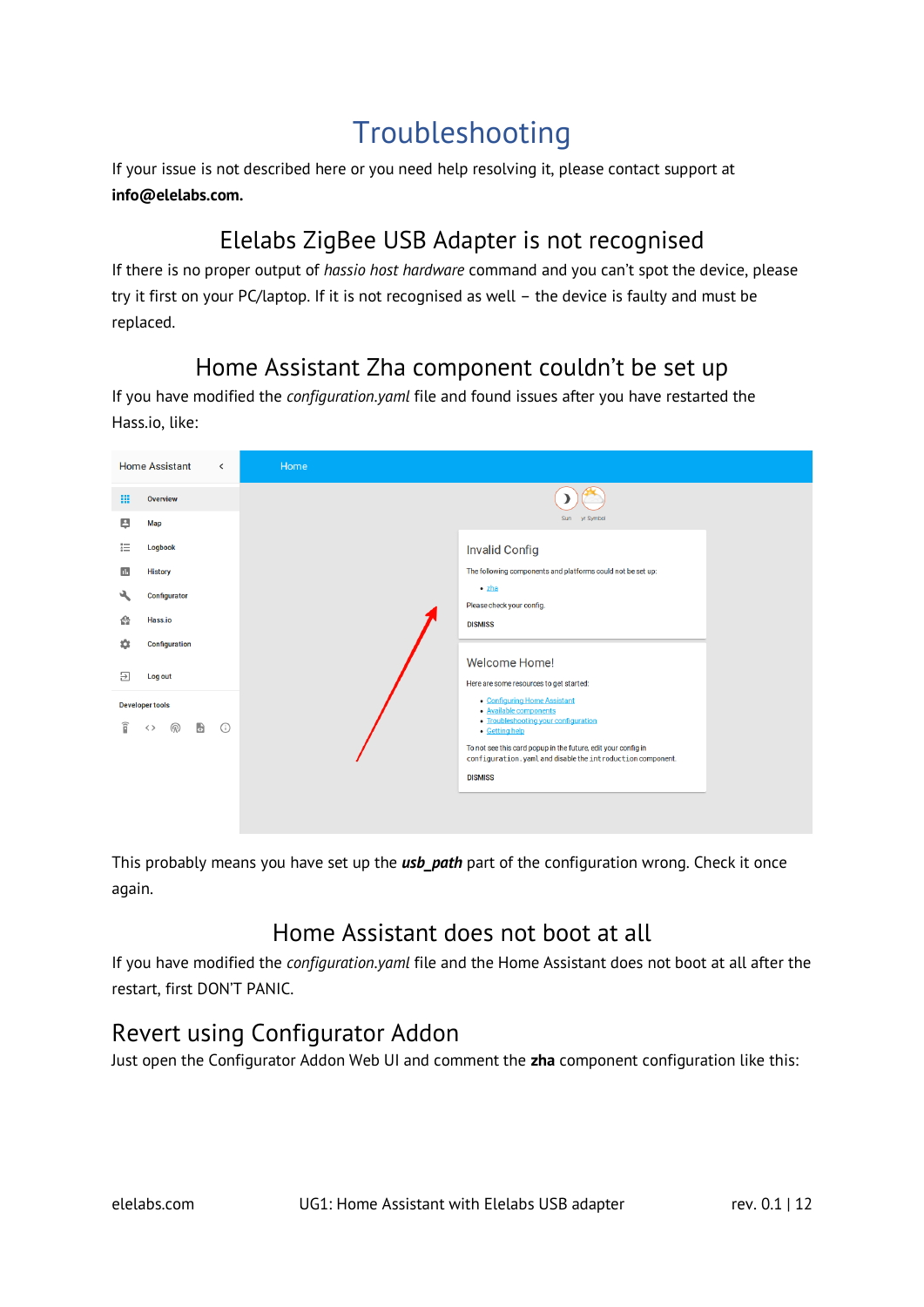Configurator

#### Trigger platforms

| /config/configuration.yaml |  |
|----------------------------|--|
|                            |  |

| Select trigger platform |                                                                |
|-------------------------|----------------------------------------------------------------|
|                         | logbook:~<br>50                                                |
|                         | 51                                                             |
| Events                  | # Enables a map showing the location of tracked devices-<br>52 |
|                         | 53<br>map:                                                     |
| $\star$                 | 54<br>v                                                        |
|                         | # Track the sun-<br>55                                         |
|                         | 56<br>sum:                                                     |
|                         | 57                                                             |
| <b>Entities</b>         | 58<br># Weather prediction-                                    |
|                         | $59 -$<br>sensor:-                                             |
| Sun (sun.sun)           | …- platform: yr-<br>60<br>▼                                    |
|                         | 61                                                             |
|                         | 62<br># Text to speech-                                        |
| Conditions              | $63 - tts:-$                                                   |
|                         | ----platform: google-<br>64                                    |
| Select condition        | 65<br>▼<br>#-Cloud-                                            |
|                         | 66<br>cloud:-                                                  |
|                         | 67<br>68                                                       |
|                         | group: !include groups.yaml-<br>69                             |
| Services                | automation: !include automations.yaml-<br>$70^{\circ}$         |
|                         | script: !include scripts.yaml-<br>71                           |
| automation.reload       | ▼<br>72                                                        |
|                         | $73 - #zha:-$                                                  |
|                         | # usb_path: /dev/ttyUSB0-<br>74                                |
|                         | # database_path: zigbee.db-<br>75                              |
|                         | # baudrate: 57600<br>76                                        |
|                         | 77                                                             |
|                         | $78 - \text{logger}$ :                                         |
|                         |                                                                |

Then restart Hass.io and it will work as before.

#### <span id="page-12-0"></span>Revert using SSH Addon

If you have the SSH Addon installed – login to the device using it. Open the *configuration.yaml* file using VI text editor and comment the **zha** component configuration, like:

```
vi /config/configuration.yaml
```


Then restart Hass.io and it will work as before.

#### <span id="page-12-1"></span>How to fix

Now once we have reverted everything back to normal let's resolve the issues.

First, we need to check the logs with the command:

hassio homeassistant logs

If you see the following issue:

elelabs.com UG1: Home Assistant with Elelabs USB adapter rev. 0.1 | 13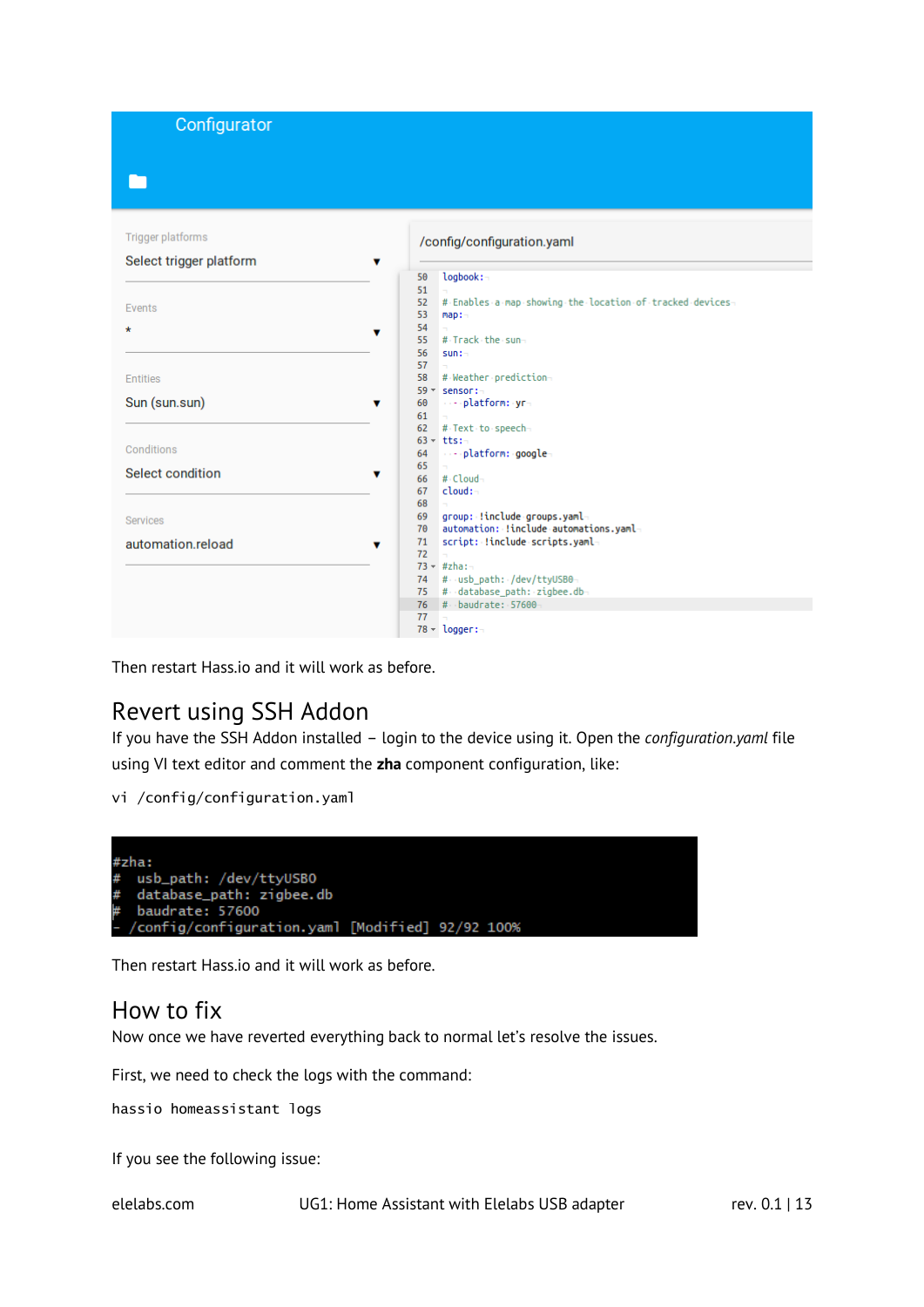

```
frame_received
     assert expected_id == frame_id
AssertionError
```
#### <span id="page-13-0"></span>Zha component is loaded correctly but no zha.permit service

### <span id="page-13-1"></span>Zha component is loaded, zha.permit is started, but can't add the device

| frame_received<br>AssertionError                                                                                                                                                                                                                                                                                                                                                                                                                                                                                     | File "/usr/lib/python3.6/site-packages/bellows/ezsp.py", line 173, in<br>assert expected_id == frame_id                                                                                                                                                                                                                                                                                                                                                                                                                                                                                                                                                                                                                                                                                                                                                                                            |               |
|----------------------------------------------------------------------------------------------------------------------------------------------------------------------------------------------------------------------------------------------------------------------------------------------------------------------------------------------------------------------------------------------------------------------------------------------------------------------------------------------------------------------|----------------------------------------------------------------------------------------------------------------------------------------------------------------------------------------------------------------------------------------------------------------------------------------------------------------------------------------------------------------------------------------------------------------------------------------------------------------------------------------------------------------------------------------------------------------------------------------------------------------------------------------------------------------------------------------------------------------------------------------------------------------------------------------------------------------------------------------------------------------------------------------------------|---------------|
| $<=0.66$ .                                                                                                                                                                                                                                                                                                                                                                                                                                                                                                           | That means your USB adapter has a different version, probably v6. While Home Assistant version is                                                                                                                                                                                                                                                                                                                                                                                                                                                                                                                                                                                                                                                                                                                                                                                                  |               |
| you will not have this issue.                                                                                                                                                                                                                                                                                                                                                                                                                                                                                        | First, try to update the Home Assistant, probably later versions will support v6 ezsp protocol and                                                                                                                                                                                                                                                                                                                                                                                                                                                                                                                                                                                                                                                                                                                                                                                                 |               |
|                                                                                                                                                                                                                                                                                                                                                                                                                                                                                                                      | Second, try to perform the Software Downgrade on the Elelabs USB Adapter to downgrade it to v5,<br>which is supported on 0.66. To do it you better contact us at <b>info@elelabs.com</b> .                                                                                                                                                                                                                                                                                                                                                                                                                                                                                                                                                                                                                                                                                                         |               |
| the issue or contact us.                                                                                                                                                                                                                                                                                                                                                                                                                                                                                             | Zha component is loaded correctly but no zha.permit service<br>In this case, most probably the ZigBee component is simply not loaded. Try to look into the logs for                                                                                                                                                                                                                                                                                                                                                                                                                                                                                                                                                                                                                                                                                                                                |               |
|                                                                                                                                                                                                                                                                                                                                                                                                                                                                                                                      | Zha component is loaded, zha.permit is started, but can't add the<br>device<br>First, investigate the logs and confirm you can see the start of the Permit command:                                                                                                                                                                                                                                                                                                                                                                                                                                                                                                                                                                                                                                                                                                                                |               |
| 2018-04-07 19:47:30 DEBUG (MainThread)                                                                                                                                                                                                                                                                                                                                                                                                                                                                               | [bellows.uart] Data frame: b'1152a157547f15f9de7e]                                                                                                                                                                                                                                                                                                                                                                                                                                                                                                                                                                                                                                                                                                                                                                                                                                                 |               |
| 2018-04-07 19:47:30 DEBUG (MainThread)<br>2018-04-07 19:47:30 DEBUG (MainThread)<br>2018-04-07 19:47:30 DEBUG (MainThread)<br>2018-04-07 19:47:30 DEBUG (MainThread)<br>2018-04-07 19:47:30 DEBUG (MainThread)<br>2018-04-07 19:47:30 DEBUG (MainThread)<br>2018-04-07 19:47:30 DEBUG (MainThread)<br>2018-04-07 19:47:30 DEBUG (MainThread)<br>2018-04-07 19:47:30 DEBUG (MainThread)<br>2018-04-07 19:47:30 DEBUG (MainThread)<br>2018-04-07 19:47:30 DEBUG (MainThread)<br>2018-04-07 19:56:15 DEBUG (MainThread) | [bellows.uart] Sending: b'82503a7e'<br>[bellows.ezsp] Application frame 85 (setPolicy) received<br>[bellows.ezsp] Send command getNodeId<br>[bellows.uart] Sending: b'12532157540ded467e'<br>[bellows.uart] Data frame: b'2253a157540d15b2a70f7e'<br>[bellows.uart] Sending: b'83401b7e'<br>[bellows.ezsp] Application frame 39 (getNodeId) received<br>[bellows.ezsp] Send command getEui64<br>[bellows.uart] Sending: b'23502157540c79997e'<br>[bellows.uart] Data frame: b'3350a157540cd129e69e4a4aa755bb087e'<br>[bellows.uart] Sending: b'8430fc7e'<br>2018-04-07 19:47:30 DEBUG (MainThread) [bellows.ezsp] Application frame 38 (getEui64) received<br>2018-04-07 19:56:15 INFO (MainThread) [homeassistant.components.zha] Permitting joins for 60s<br>2018-04-07 19:56:15 DEBUG (MainThread) [bellows.ezsp] Send command permitJoining<br>[bellows.uart] Sending: b'3451215754082964ae7e' |               |
|                                                                                                                                                                                                                                                                                                                                                                                                                                                                                                                      | If present, then check what happens next:                                                                                                                                                                                                                                                                                                                                                                                                                                                                                                                                                                                                                                                                                                                                                                                                                                                          |               |
|                                                                                                                                                                                                                                                                                                                                                                                                                                                                                                                      | The device tries to be added, but an error occurs<br>If you can see something like this error, when the device is added:                                                                                                                                                                                                                                                                                                                                                                                                                                                                                                                                                                                                                                                                                                                                                                           |               |
|                                                                                                                                                                                                                                                                                                                                                                                                                                                                                                                      |                                                                                                                                                                                                                                                                                                                                                                                                                                                                                                                                                                                                                                                                                                                                                                                                                                                                                                    |               |
| elelabs.com                                                                                                                                                                                                                                                                                                                                                                                                                                                                                                          | UG1: Home Assistant with Elelabs USB adapter                                                                                                                                                                                                                                                                                                                                                                                                                                                                                                                                                                                                                                                                                                                                                                                                                                                       | rev. 0.1   14 |

#### <span id="page-13-2"></span>The device tries to be added, but an error occurs